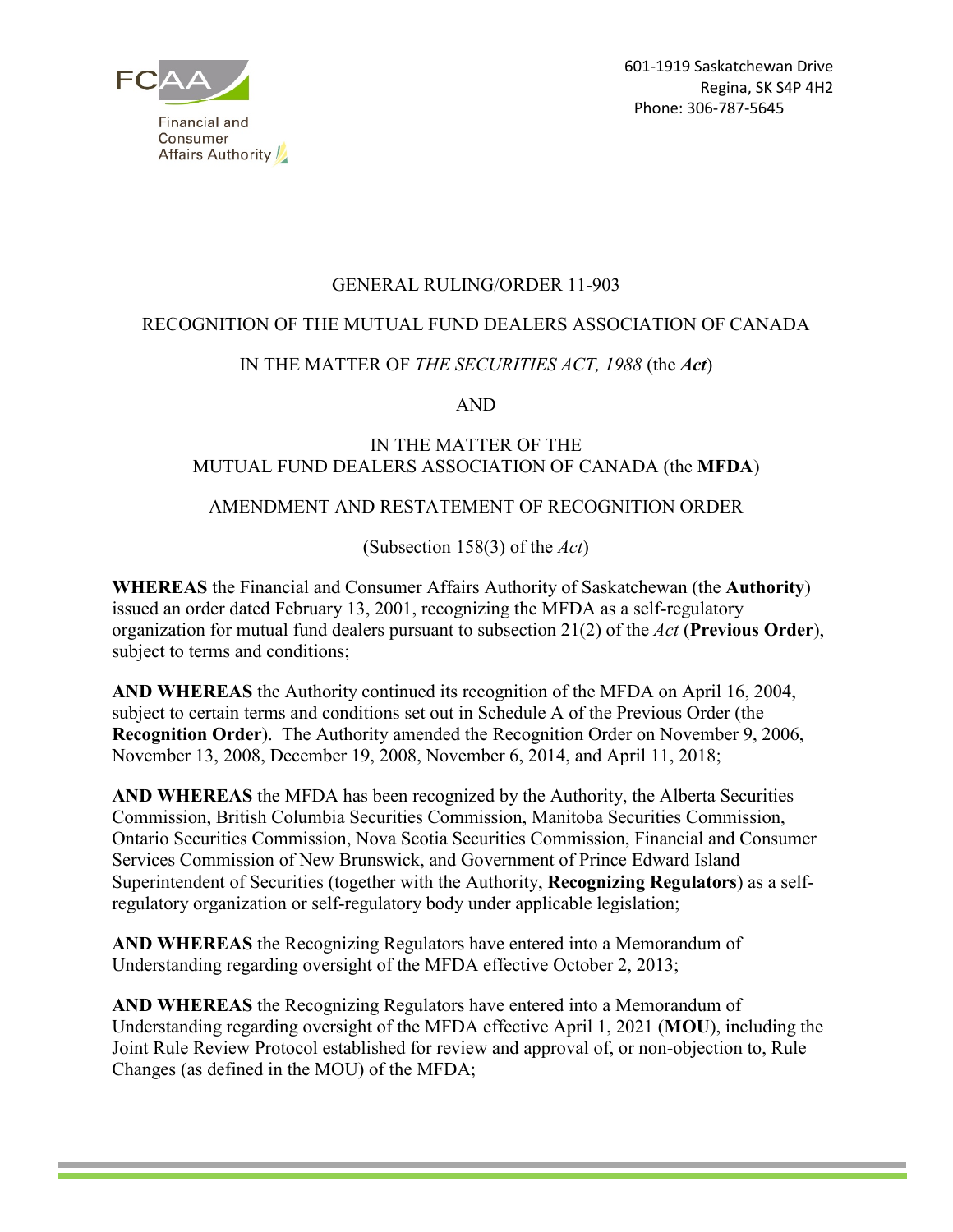**AND WHEREAS** the Authority has determined that it is not prejudicial to the public interest to issue an order that amends and restates the Previous Order to amend Schedule A and Appendix A to clarify and update the terms and conditions of the MFDA's recognition as a self-regulatory organization;

**AND WHEREAS** the Authority is satisfied that MFDA recognition continues to be in the public interest;

**IT IS ORDERED** pursuant to subsection 158(3) of the *Act* that the Previous Order be amended and restated as follows: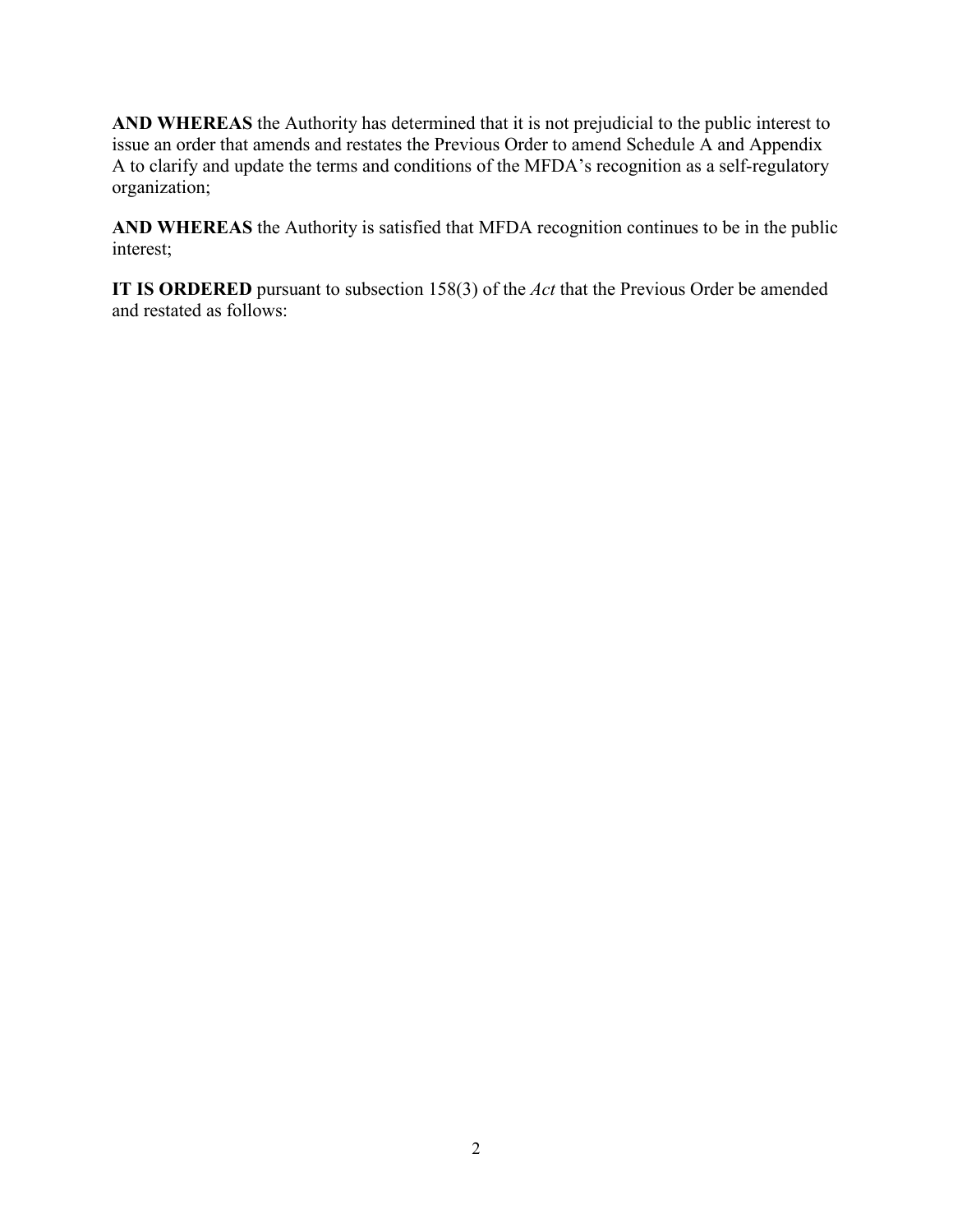### IN THE MATTER OF *THE SECURITIES ACT***,** *1988* (the *Act*)

and

#### IN THE MATTER OF

#### MUTUAL FUND DEALERS ASSOCIATION OF CANADA (the **MFDA**)

### RECOGNITION ORDER

(Subsection 21(2) of the *Act*)

**WHEREAS** the Financial and Consumer Affairs Authority of Saskatchewan (the **Authority**) recognized the MFDA as a self-regulatory organization for mutual fund dealers on February 13, 2001 (**Previous Order**), subject to terms and conditions;

**AND WHEREAS** the MFDA has been recognized by the Authority, the Alberta Securities Commission, British Columbia Securities Commission, Manitoba Securities Commission, Ontario Securities Commission, Nova Scotia Securities Commission, Financial and Consumer Services Commission of New Brunswick, and Government of Prince Edward Island Superintendent of Securities (together with the Authority, **Recognizing Regulators**) as a selfregulatory organization or self-regulatory body under applicable legislation;

**AND WHEREAS** the Recognizing Regulators have entered into a Memorandum of Understanding regarding oversight of the MFDA effective October 2, 2013;

**AND WHEREAS** the Recognizing Regulators have entered into a Memorandum of Understanding regarding oversight of the MFDA effective April 1, 2021 (**MOU**), including the Joint Rule Review Protocol (**JRRP**) established for review and approval of, or non-objection to, Rule Changes (as defined in the MOU) of the MFDA as set out in Appendix A to the MOU;

**AND WHEREAS** the Authority considers it appropriate to set out in an order the terms and conditions of MFDA's continued recognition as a self-regulatory organization for mutual fund dealers, which terms and conditions are set out in Schedule A attached;

**AND WHEREAS** the MFDA has agreed to the terms and conditions set out in Schedule A;

**AND WHEREAS** the Authority is satisfied that MFDA recognition continues to be in the public interest;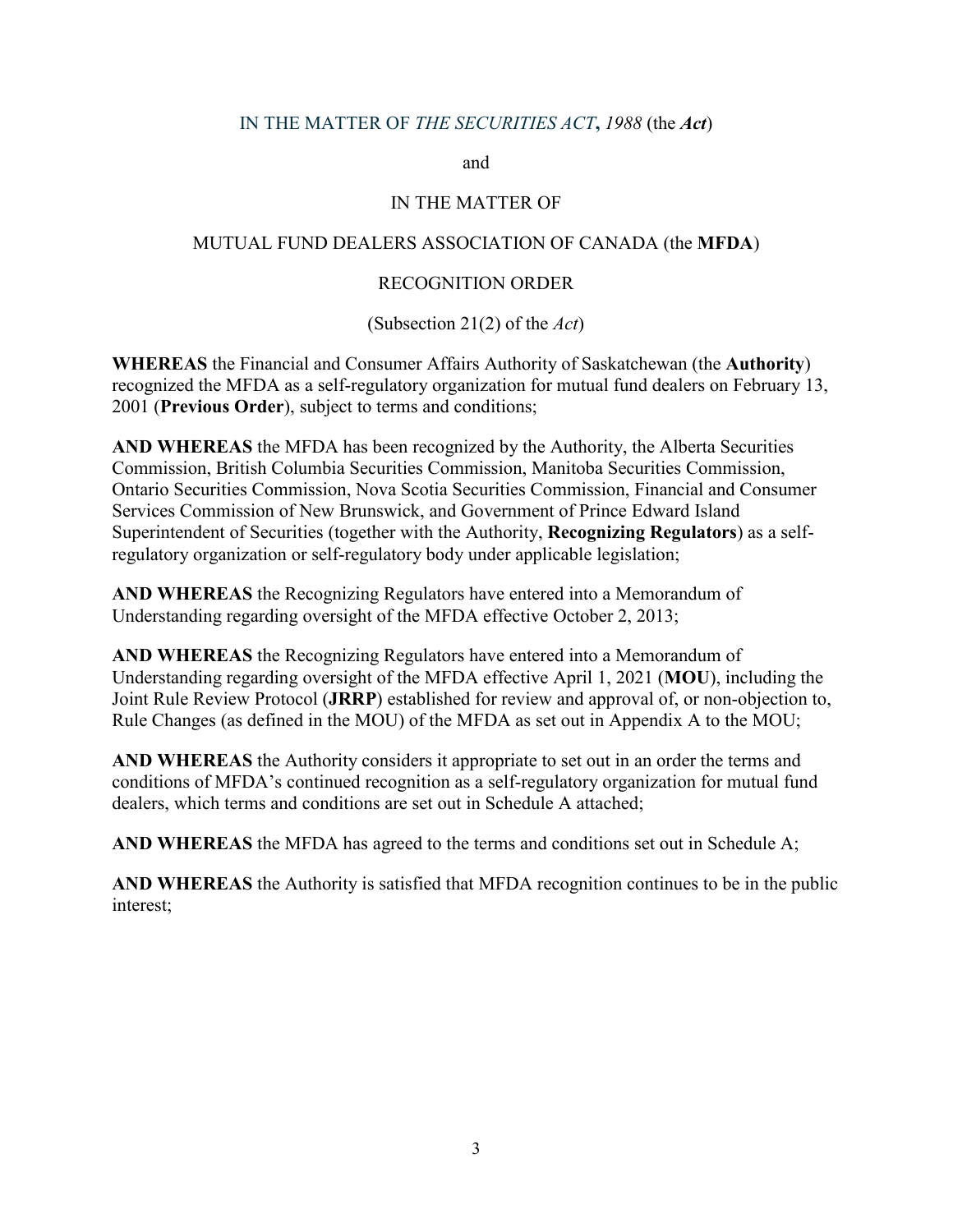**THE AUTHORITY HEREBY AMENDS AND RESTATES** the MFDA's recognition as a self-regulatory organization so that the recognition pursuant to subsection 21(2) of the *Act* continues, subject to the terms and conditions attached as Schedule A.

DATED on February 13, 2001

AMENDED on April 16, 2004

AMENDED on November 9, 2006

AMENDED on November 13, 2008

AMENDED on December 19, 2008

AMENDED on November 6, 2014

AMENDED on April 11, 2018

Dated on February 11, 2021 effective April 1, 2021.

Roger Sobotkiewicz, Chairperson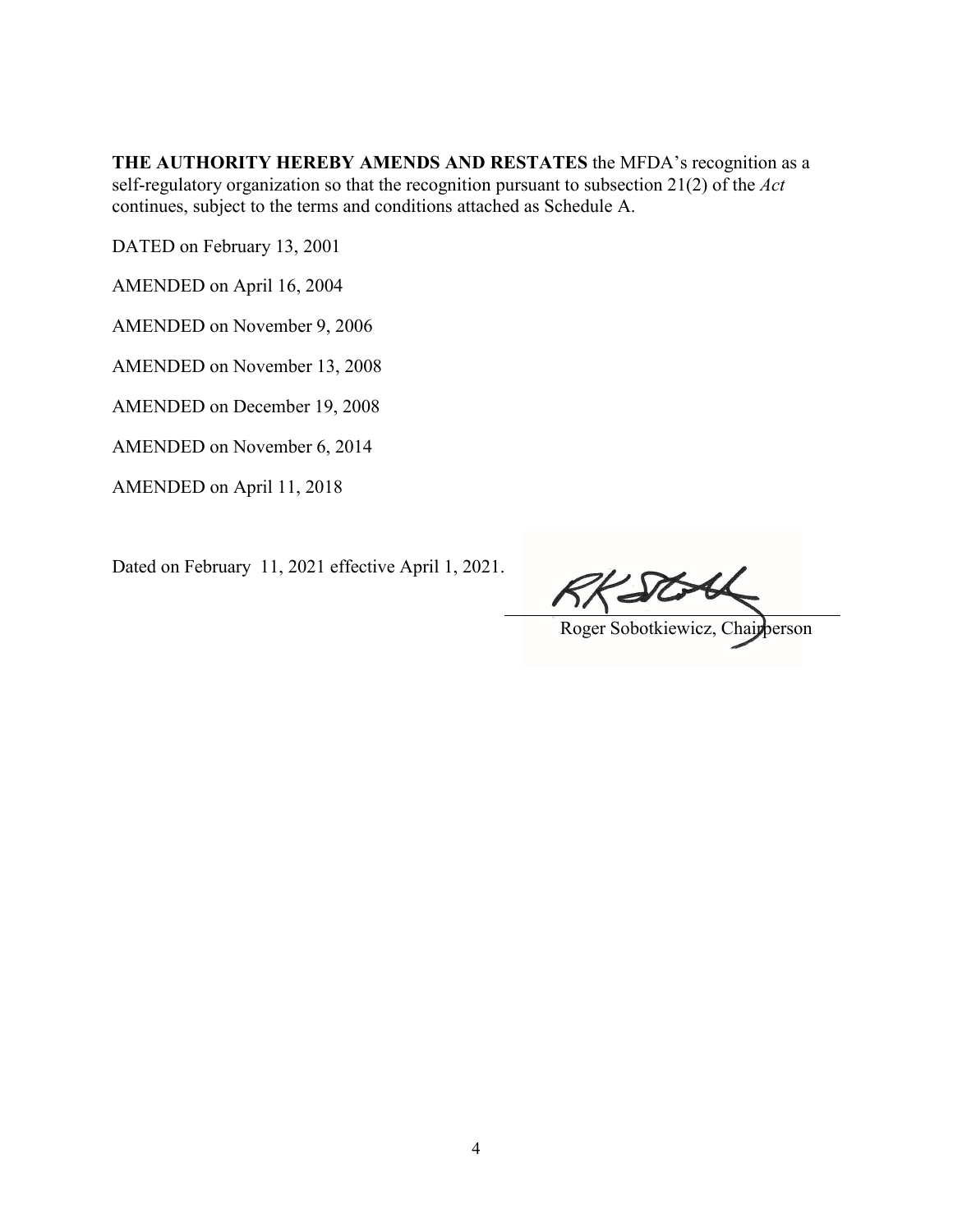### **SCHEDULE A**

### **Terms and Conditions of Recognition of the Mutual Fund Dealers Association of Canada as a Self-Regulatory Organization for Mutual Fund Dealers**

#### **1. Definitions**

For the purposes of this Schedule:

"Approved Person" has the same meaning as that under the MFDA rules, as amended by the MFDA and approved by the Authority from time to time;

"member" means a member of the MFDA;

"MFDA IPC" means MFDA Investor Protection Corporation;

"rules" means the by-laws, rules, regulations, policies, forms, and other similar instruments of the MFDA; and

"securities legislation" has the same meaning as that defined in National Instrument 14- 101.

#### **2. Status**

The MFDA is and shall remain a not-for-profit corporation.

### **3. Corporate Governance**

- (A) The MFDA's arrangements with respect to the appointment, removal from office and functions of the persons ultimately responsible for making or enforcing the rules of the MFDA, being the Board of Directors (the "Board"), shall secure a proper balance between the interests of the different members of the MFDA in order to ensure diversity of representation on the Board. In recognition that the protection of the public interest is a primary goal of the MFDA, a reasonable number and proportion of directors on the Board and on the committees of the Board shall be and remain during their term of office Public Directors as defined in By-law No. 1 of the MFDA.
- (B) The MFDA's governance structure shall provide for:
	- (i) at least 50% of its directors, other than its President and Chief Executive Officer, shall be Public Directors;
	- (ii) the President and Chief Executive Officer of the MFDA is deemed to be neither a Public Director nor a non-Public Director;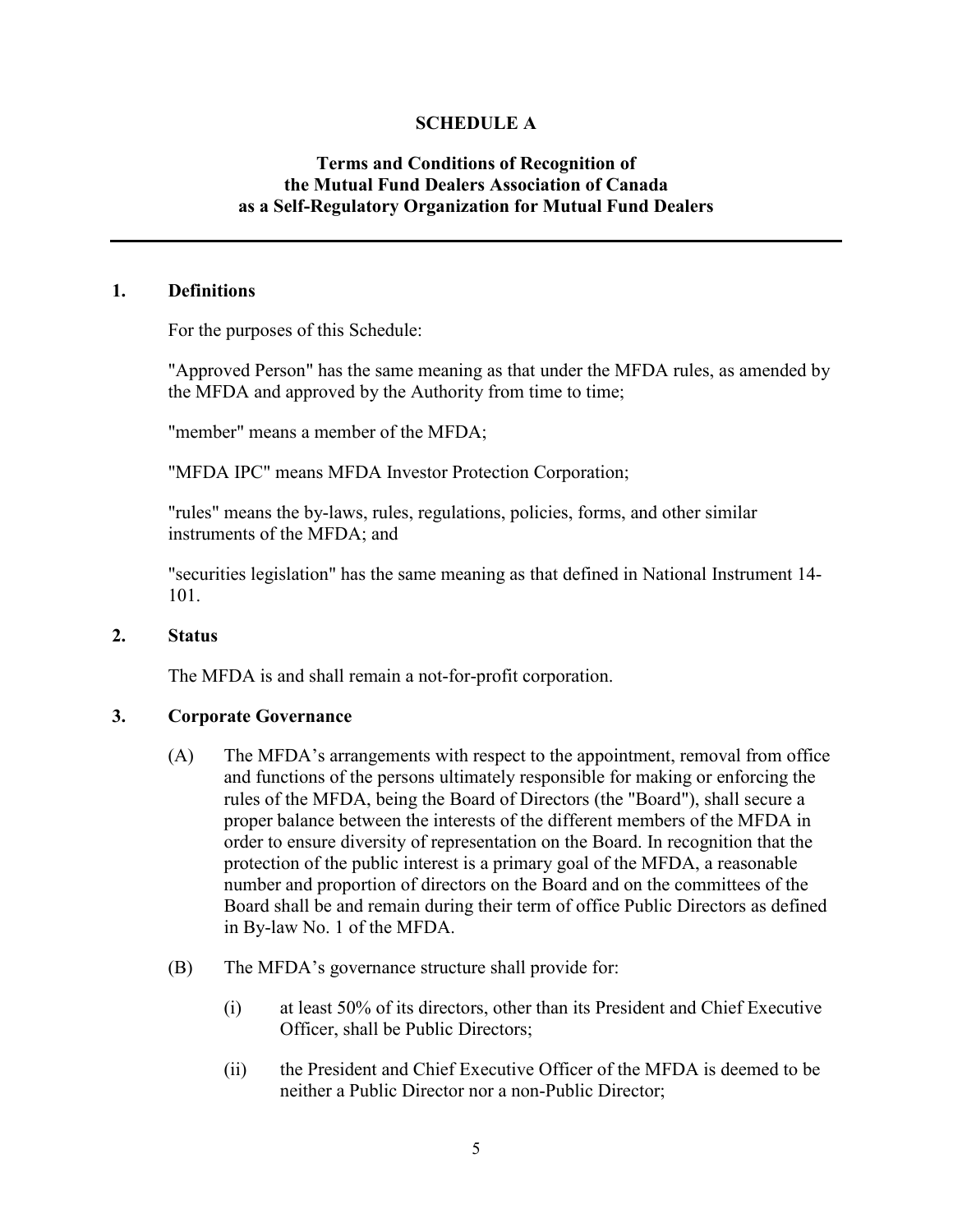- (iii) appropriate representation of Public Directors on committees and bodies of the Board, in particular:
	- (a) at least 50% of directors on the governance committee of the Board shall be Public Directors,
	- (b) a majority of directors on the audit committee of the Board shall be Public Directors,
	- (c) at least 50% of directors on the executive committee of the Board, if any, shall be Public Directors,
	- (d) meetings of the Board shall have a quorum requirement of a reasonable number and proportion of Public Directors and non-Public Directors, with at least two Public Directors, and
	- (e) meetings of any committee or body of the Board shall have a quorum requirement of a reasonable number and proportion of Public Directors and non-Public Directors, provided that if the committee or body has Public Directors then the quorum must require at least one Public Director be present;
- (iv) the remaining number of directors serving on the Board and on the above referred to committees and bodies of the Board, shall consist of directors representing the different members of the MFDA to ensure diversity of representation on the Board in accordance with paragraph (A);
- (v) appropriate qualification, remuneration, and conflict of interest provisions and provisions with respect to the limitation of liability of and indemnification protection for directors, officers and employees of the MFDA; and
- (vi) a chief executive officer and other officers, all of whom, except for the chair of the Board, are independent of any member.

# **4. Fees**

- (A) Any and all fees imposed by the MFDA on its members shall be equitably allocated and bear a reasonable relation to the costs of regulating members, carrying out the MFDA's objects and protecting the public interest. Fees shall not have the effect of creating unreasonable barriers to membership and shall be designed to ensure that the MFDA has sufficient revenues to discharge its responsibilities.
- (B) The MFDA's process for setting fees shall be fair, transparent, and appropriate.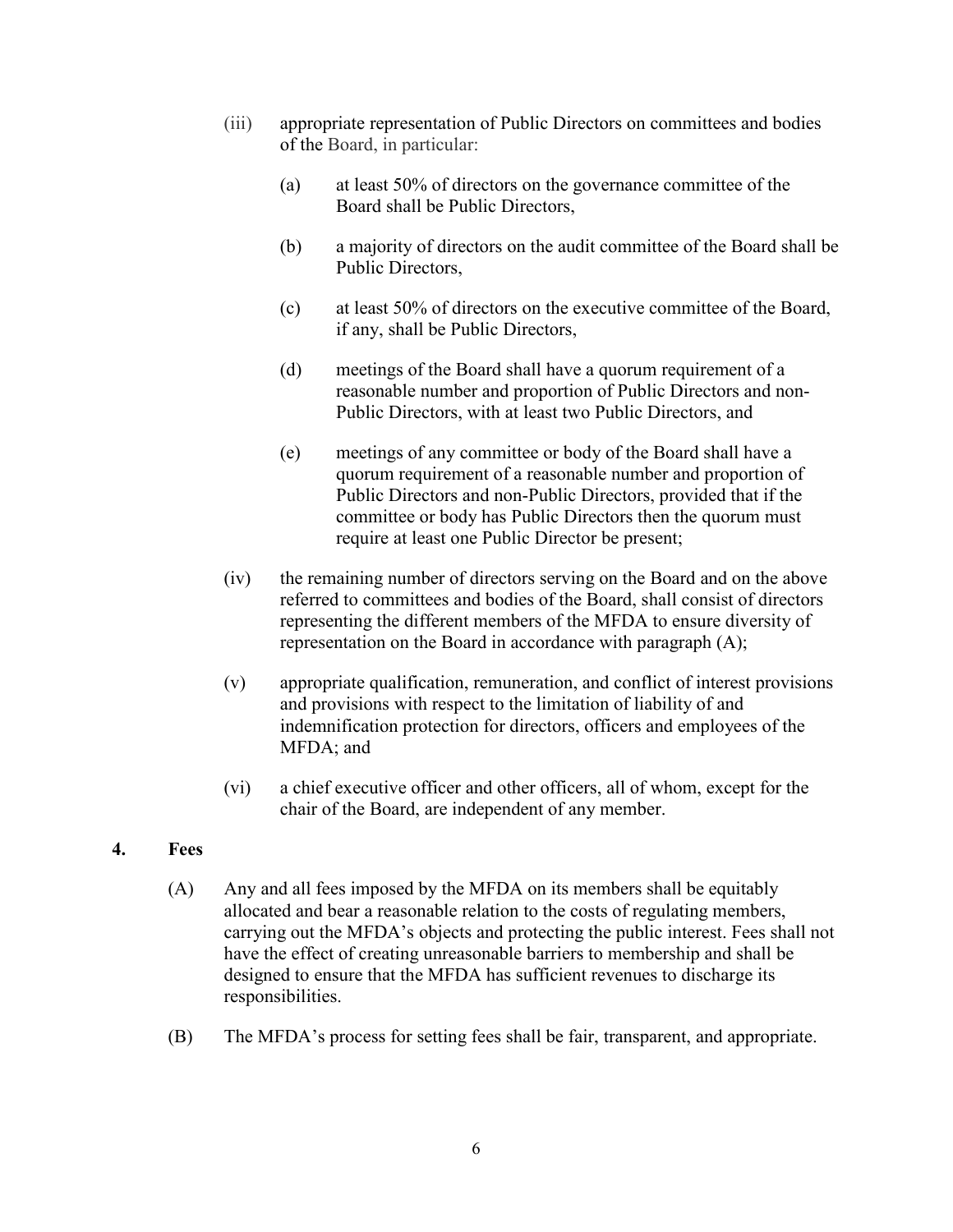### **5. Compensation or Contingency Trust Funds**

The MFDA shall co-operate with and assist the MFDA IPC and any compensation funds or contingency trust funds that are from time to time considered by the under securities legislation to be compensation funds or contingency trust funds for mutual fund dealers. The MFDA shall ensure that its rules give it the power to assess members, and require members to pay such assessments, on account of assessments or levies made by or in respect of the MFDA IPC.

### **6. Membership Requirements**

- (A) The MFDA's rules shall permit all properly registered mutual fund dealers who satisfy the membership criteria to become members thereof and shall provide for the non-transferability of membership.
- (B) Without limiting the generality of the foregoing, the MFDA's rules shall provide for:
	- (i) reasonable financial and operational requirements, including minimum capital and capital adequacy, debt subordination, bonding, insurance, record-keeping, new account, knowledge of clients, suitability of trades, supervisory practices, segregation, protection of clients' funds and securities, operation of accounts, risk management, internal control and compliance (including a written compliance program), client statement, settlement, order taking, order processing, account inquiries, confirmation and back office requirements;
	- (ii) reasonable proficiency requirements (including training, education and experience) with respect to Approved Persons of members;
	- (iii) consideration of disciplinary history, including breaches of applicable securities legislation, the rules of other self-regulatory organizations or MFDA rules, prior involvement in criminal, relevant quasi-criminal, administrative or insolvency proceedings or civil proceedings involving business conduct or alleging fraudulent conduct or deceit, and prior business and other conduct generally, of applicants for membership and any partners, directors and officers, in order that membership may, where appropriate, be refused where any of the foregoing have previously engaged in improper conduct, and shall be refused where the past conduct of any of the foregoing affords reasonable grounds for belief that the applicant's business would not be conducted with integrity;
	- (iv) reasonable consideration of relationships with other members and other business activities to ensure the appropriateness thereof; and
	- (v) consideration of the ownership of applicants for membership under the criteria established in paragraph 6(E).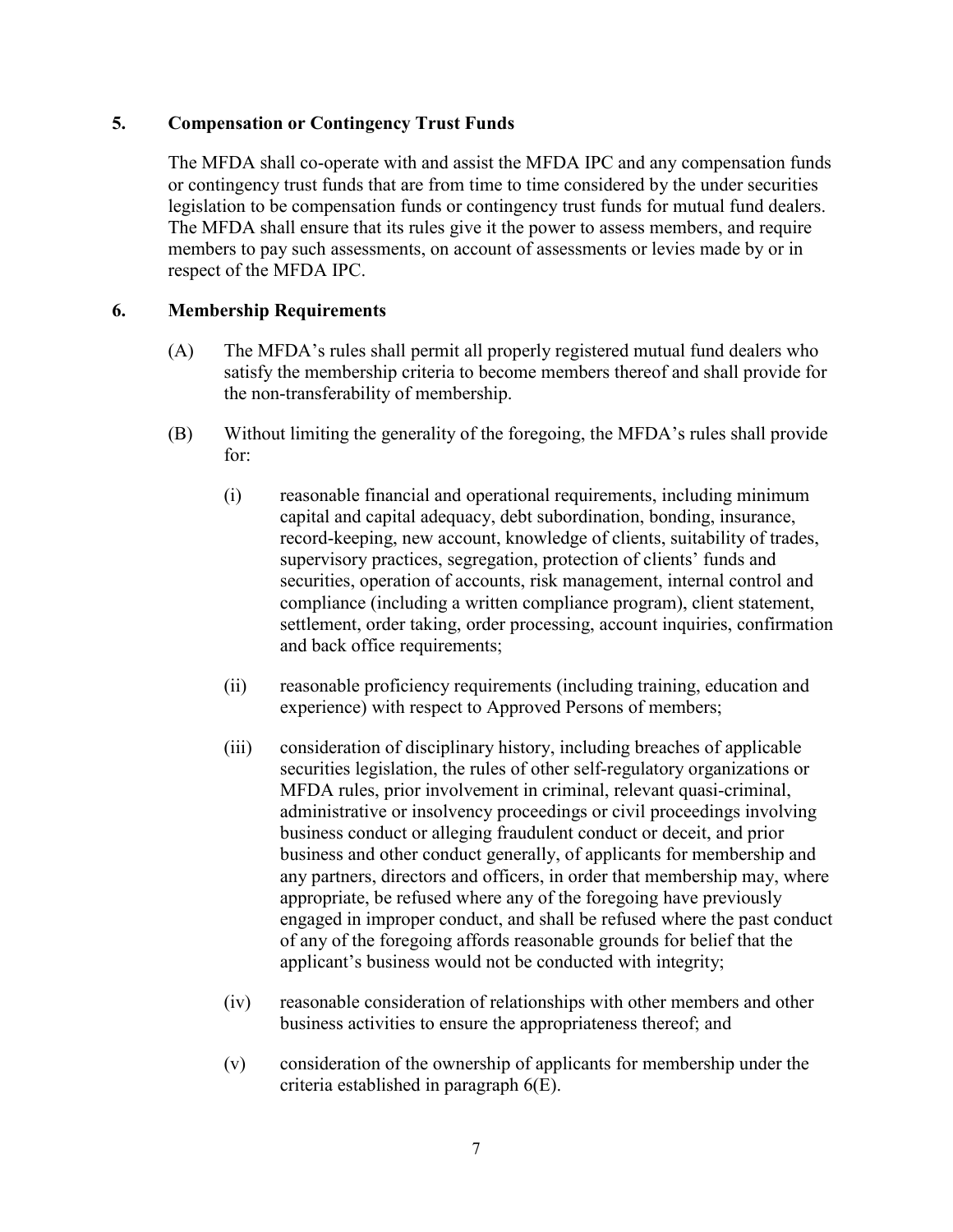- (C) The MFDA shall require members to confirm to the MFDA that persons that it wishes to sponsor, employ or associate with as Approved Persons comply with applicable securities legislation and are properly registered.
- (D) The MFDA rules shall require a member to give prior notice to the MFDA before any person or company acquires a material registered or beneficial interest in securities or indebtedness of or any other ownership interest in the member, directly or indirectly, or becomes a transferee of any such interests, or before the member engages in any business combination, merger, amalgamation, redemption or repurchase of securities, dissolution or acquisition of assets. In each case there may be appropriate exceptions in the case of publicly traded securities, de minimis transactions that do not involve changes in de facto or legal control or the acquisitions of material interests or assets, and non-participating indebtedness.
- (E) The MFDA rules shall require approval by the MFDA in respect of all persons or companies proposing to acquire an ownership interest in a member in the circumstances outlined in paragraph 6(D) and, except as provided in paragraph 6(F), for approval of all persons or companies that satisfy criteria providing for:
	- (i) consideration of disciplinary history, including breaches of applicable securities legislation, the rules of other self-regulatory organizations or MFDA rules, involvement in criminal, relevant quasi-criminal, administrative or insolvency proceedings or civil proceedings involving business conduct or alleging fraudulent conduct or deceit, and prior business and other conduct generally; and
	- (ii) reasonable consideration of relationships with other members and involvement in other business activities to ensure the appropriateness thereof.
- (F) The MFDA rules shall give the MFDA the right to refuse approval of all persons or companies that are proposing to acquire an ownership interest in a member in the circumstances outlined in paragraph 6(D) who do not agree to:
	- (i) submit to the jurisdiction of the MFDA and comply with its rules;
	- (ii) notify the MFDA of any changes in his, her or its relationship with the member or of any involvement in criminal, relevant quasi-criminal, administrative or insolvency proceedings or in civil proceedings involving business conduct or alleging fraudulent conduct or deceit;
	- (iii) accept service by mail in addition to any other permitted methods of service;
	- (iv) authorize the MFDA to co-operate with other regulatory and selfregulatory organizations, including sharing information with these organizations; and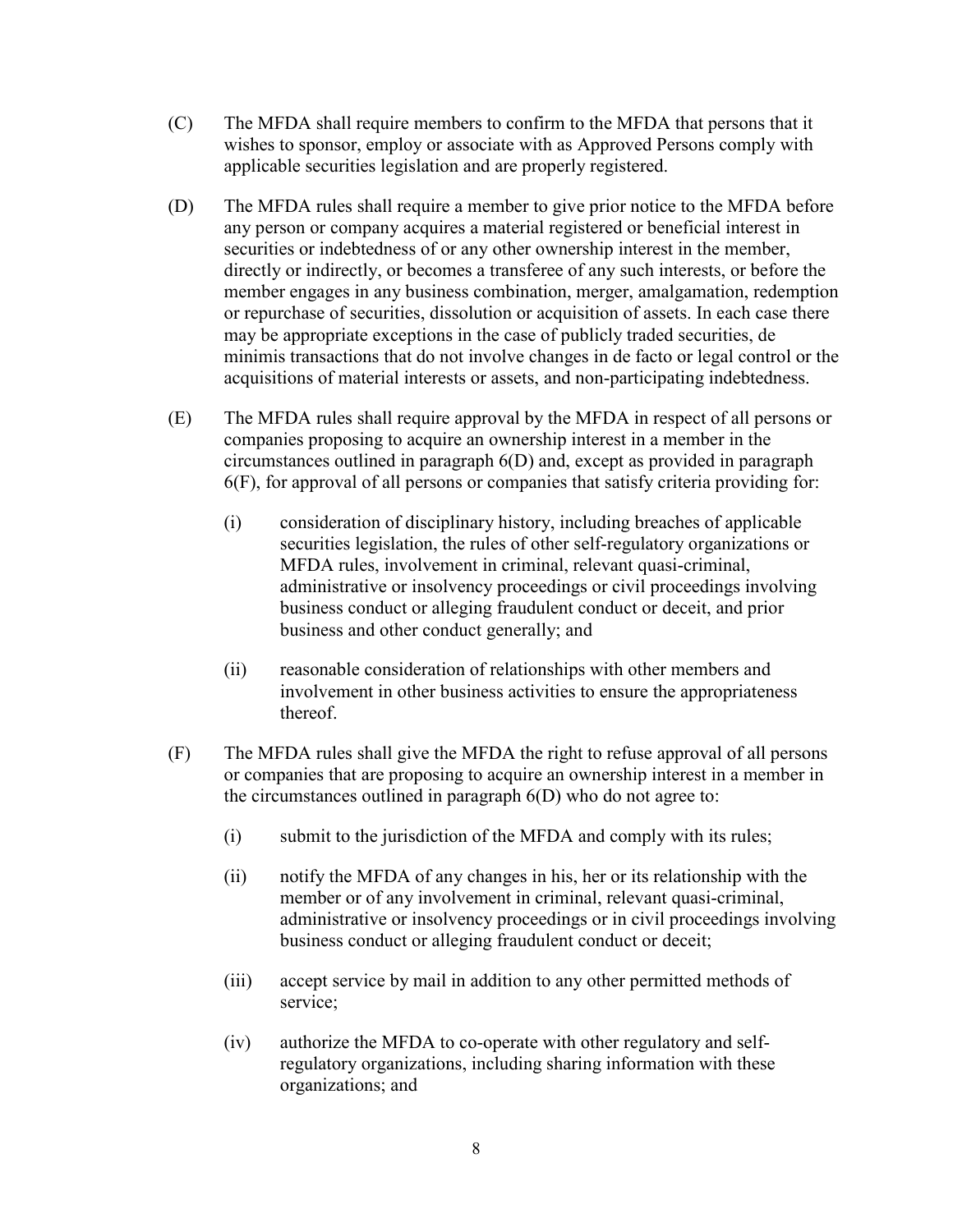(v) provide the MFDA with such information as it may from time to time request and full access to and copies of any records.

# **7. Compliance by Members with MFDA Rules**

- (A) The MFDA shall enforce, as a matter of contract between itself and its members, compliance by its members and their Approved Persons with the rules of the MFDA and, to assist the Authority with carrying out its regulatory mandate, the MFDA shall cooperate with the Authority in ensuring compliance with applicable securities legislation relating to the operations, standards of practice and business conduct of members and Approved Persons, without prejudice to any action that may be taken by the Authority under securities legislation.
- (B) The MFDA shall conduct periodic reviews of its members and the members' Approved Persons to ensure compliance by its members and the members' Approved Persons with the rules of the MFDA and shall conduct such reviews at a frequency requested by the Authority or its staff. The MFDA shall also cooperate with the Authority in the conduct of reviews of its members and the members' Approved Persons as requested by the Authority or its staff, to ensure compliance by its members and their Approved Persons with applicable securities legislation.
- (C) The MFDA shall promptly advise the MFDA IPC of any actual or apparent material breach of the rules thereof of which the MFDA becomes aware.

# **8. Discipline of Members and Approved Persons**

- (A) The MFDA shall, as a matter of contract, have the right to and shall appropriately discipline its members and their Approved Persons for violations of the rules of the MFDA and, to assist the Authority with carrying out its regulatory mandate, shall cooperate with the Authority in the enforcement of applicable securities legislation relating to the operations, standards of practice and business conduct of the members and Approved Persons, without prejudice to any action that may be taken by the Authority under securities legislation.
- (B) The MFDA rules shall enable it to prevent the resignation of a member from the MFDA if the MFDA considers that any matter affecting the member or any registered or beneficial holder of a direct or indirect ownership interest in securities, indebtedness or other interests in the member, or in a person or company associated or affiliated with the member or affecting the member's Approved Persons or any of them, should be investigated or that the member or any such person, company or Approved Person should be disciplined.
- (C) The MFDA shall require its members and their Approved Persons to be subject to the MFDA's review, enforcement and disciplinary procedures.
- (D) The MFDA shall notify the public and the media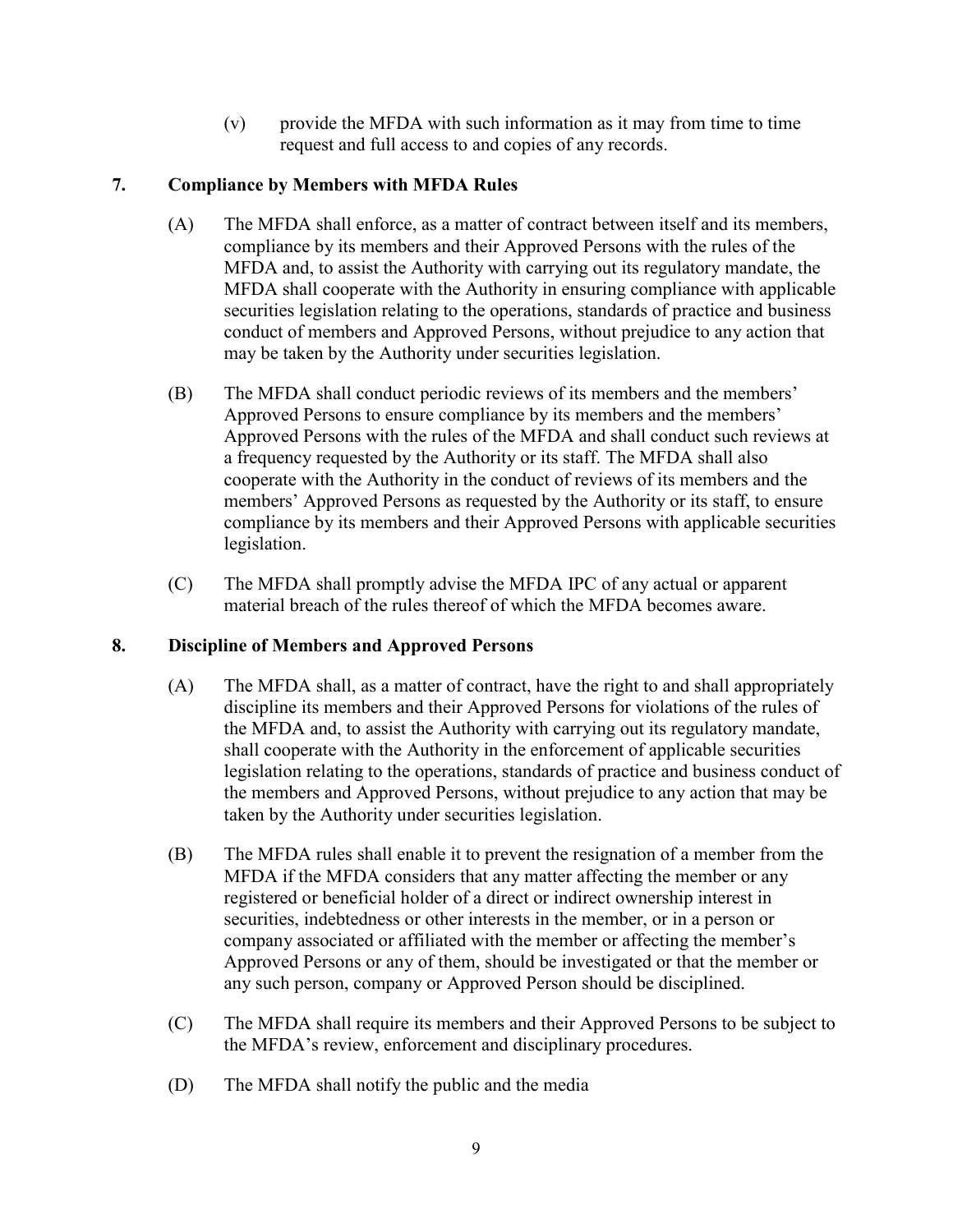- (i) of any disciplinary or settlement hearing, as soon as practicable and in any event not less than 14 days prior to the date of the hearing, and
- (ii) of the disposition of any disciplinary action or settlement, including any discipline imposed, and shall promptly make available any written decision and reasons.
- (E) Any notification required under paragraph 8 (D) shall include, in addition to any other information specified in paragraph 8 (D), the names of the member and the relevant Approved Persons together with a summary of circumstances that gave rise to the proceedings.
- (F) The MFDA shall maintain a register to be made available to the public, summarizing the information which is required to be disclosed under paragraphs 8 (D) and (E).
- (G) The MFDA shall at least annually review all material settlements involving its members or their Approved Persons and their clients with a view to determining whether any action is warranted, and the MFDA shall prohibit members and their Approved Persons from imposing confidentiality restrictions on clients vis-à-vis the MFDA or the Authority, whether as part of a resolution of a dispute or otherwise.
- (H) Disciplinary and settlement hearings shall be open to the public and media except where confidentiality is required for the protection of confidential matters. The criteria and any changes thereto for determining these exceptions shall be specified and submitted to the Authority for approval.

### **9. Due Process**

The MFDA shall ensure that the requirements of the MFDA relating to admission to membership, the imposition of limitations or conditions on membership, denial of membership and termination of membership are fair and reasonable, including in respect of notice, an opportunity to be heard or make representations, the keeping of a record, the giving of reasons and provision for appeals.

### **10. Use of Fines and Settlements**

All fines collected by the MFDA and all payments made under settlement agreements entered into with the MFDA may be used only as follows:

- (A) as approved by the MFDA's Board,
	- $(i)$  for funding the MFDA IPC;
	- (ii) for the development of systems or other expenditures that are necessary to address emerging regulatory issues and are directly related to protecting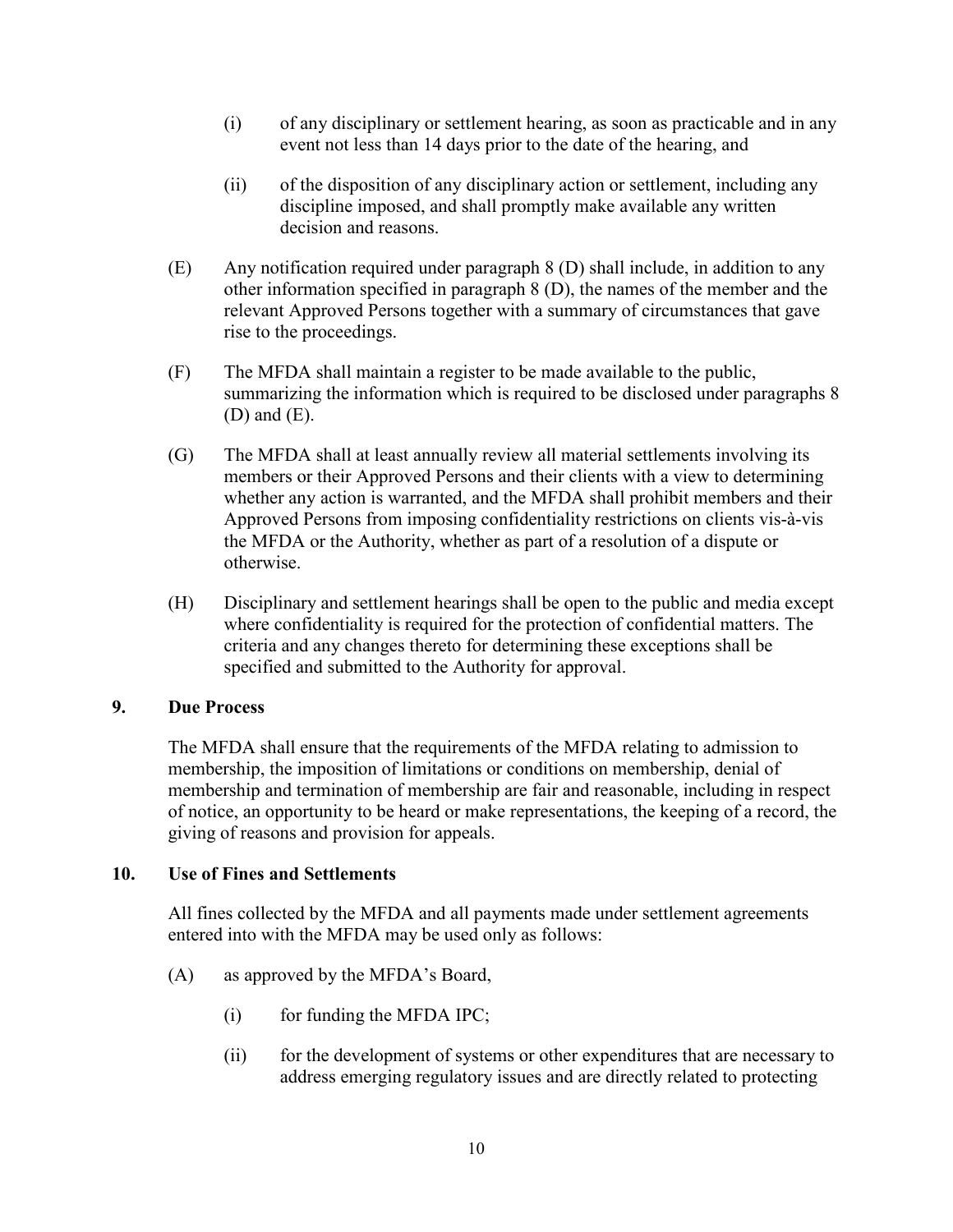investors or the integrity of the capital markets, provided that any such use does not constitute normal course operating expenses;

- (iii) for education or research projects that are directly relevant to the investment industry, are in the public interest, and which benefit the public or the capital markets;
- (iv) to contribute to a non-profit, tax-exempt organization, the purposes of which include protection of investors, or those described in paragraph  $(A)(iii)$ ;
- (v) for such other purposes as may be subsequently approved by the Authority; or
- (B) for reasonable costs associated with the administration of the MFDA's hearing panels.

### **11. Purpose of Rules**

- (A) The MFDA shall, subject to the terms and conditions of its recognition and the jurisdiction and oversight of the Authority in accordance with securities legislation, establish such rules as are necessary or appropriate to govern and regulate all aspects of its business and affairs and shall in so doing:
	- (i) seek to ensure compliance by members and their Approved Persons with applicable securities legislation relating to the operations, standards of practice and business conduct of the members;
	- (ii) seek to prevent fraudulent and manipulative acts and practices and to promote the protection of investors, just and equitable principles of trade and high standards of operations, business conduct and ethics;
	- (iii) seek to promote public confidence in and public understanding of the goals and activities of the MFDA and to improve the competence of members and their Approved Persons;
	- (iv) seek to standardize industry practices where appropriate for investor protection;
	- (v) seek to provide for appropriate discipline;

and shall not:

(vi) permit unfair discrimination among investors, mutual funds, members or others; or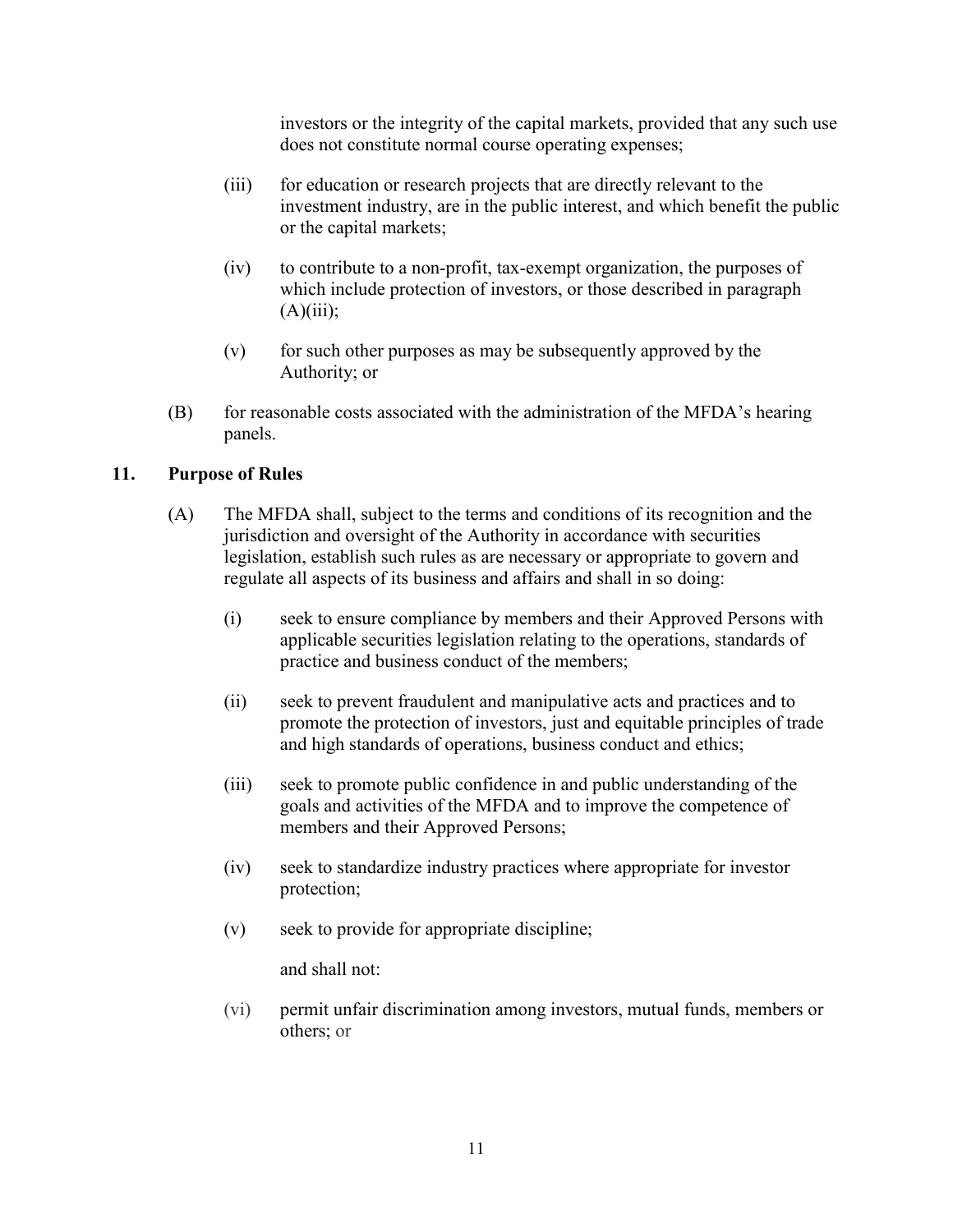- (vii) impose any barrier to competition that is not appropriate.
- (B) Unless otherwise approved by the Authority, the rules of the MFDA governing the conduct of member business regulated by the MFDA shall afford investors protection at least equivalent to that afforded by securities legislation, provided that higher standards in the public interest shall be permitted and are encouraged.

### **12. Rules and Rule-Making**

MFDA will comply with the process for filing and obtaining Authority approval for bylaws, Rules and any amendments to by-laws or Rules as outlined in the JRRP, as amended from time to time.

### **13. Operational Arrangements and Resources**

- (A) The MFDA shall have adequate arrangements and resources for the effective monitoring and enforcement of compliance with its rules. With the consent of the Authority, the arrangements for monitoring and enforcement may make provision for the following:
	- (i) one or more parts of those functions to be performed (and without affecting its responsibility) by another body or person that is able and willing to perform it; and
	- (ii) its members and their Approved Persons to be deemed to be in compliance with its rules by complying with the substantially similar rules of such other body or person.

The Authority's consent may be varied or revoked from time to time and may be subject to terms and conditions.

- (B) The MFDA shall respond promptly and effectively to public inquiries and generally shall have effective arrangements for the investigation of complaints (including anonymous complaints) against its members or their Approved Persons. With the consent of the Authority, such arrangements may make provision for one or more parts of that function to be performed on behalf of the MFDA (and without affecting its responsibility) by another body or person that is able and willing to perform it. The Authority's consent may be varied or revoked from time to time and may be subject to terms and conditions. The MFDA and any other body or person performing such function on behalf of the MFDA shall not refrain from investigating complaints due to the anonymity of the complainant where the complaint is otherwise worthy of investigation and sufficiently detailed to permit investigation.
- (C) The MFDA shall ensure that it is accessible to the public and shall designate and make available to the public the names and telephone numbers of persons to be contacted for various purposes, including making complaints and enquiries.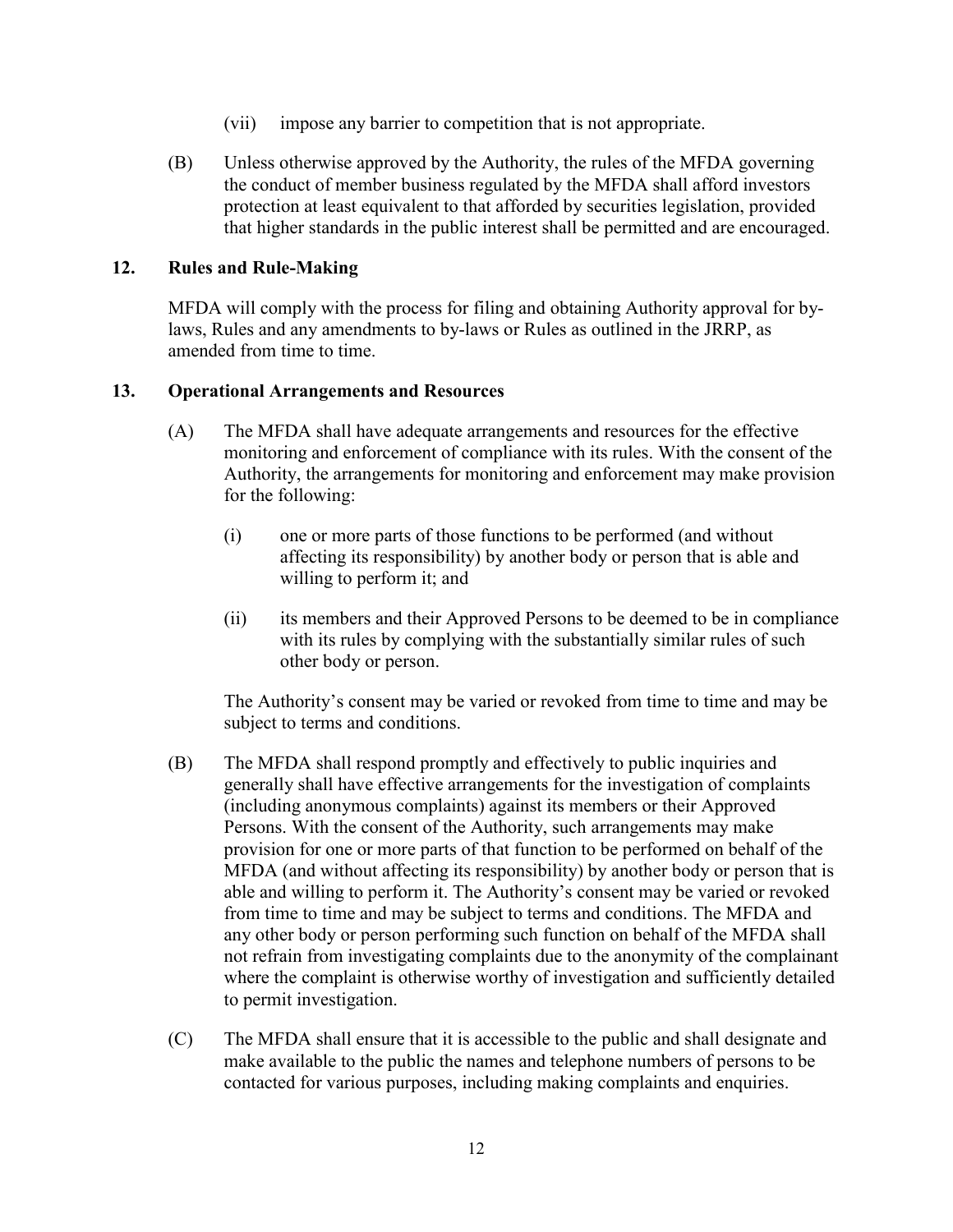- (D) The arrangements and resources referred to in paragraphs (A) and (B) above shall consist at a minimum of:
	- (i) a sufficient complement of qualified staff, including professional and other appropriately trained staff;
	- (ii) an adequate supervisory structure;
	- (iii) adequate management information systems;
	- (iv) a compliance department and an enforcement department with appropriate reporting structures directly to senior management, and with written procedures wherever practicable;
	- (v) procedures and structures that minimize or eliminate conflicts of interest within the MFDA;
	- (vi) inquiry and complaint procedures and a public information facility, including with respect to the discipline history of members and their Approved Persons;
	- (vii) (vii) guidelines regarding appropriate disciplinary sanctions; and
	- (viii) (viii) the capacity and expertise to hold disciplinary hearings (including regarding proposed settlements) utilizing public representatives within the meaning of the current section 19.5 of the MFDA's By-law No. 1 together with member representatives.
- (E) The MFDA shall cooperate and assist with any reviews, scheduled or unscheduled, of its self-regulatory functions by the MFDA IPC or the Authority. In addition, in the event that the Authority is of the view that there has been a serious actual or apparent failure in the MFDA's fulfilment of its self-regulatory functions, the MFDA shall, where requested by the Authority, undergo an independent third-party review on terms and by a person or persons satisfactory to or determined by the Authority, which review shall be at the expense of the MFDA.
- (F) The MFDA shall cooperate and assist with any reviews, scheduled or unscheduled, of its corporate governance structure by the Authority. In addition, in the event that the Authority is of the view that there has been a serious weakness in the MFDA's corporate governance structure, the MFDA shall upon the request of the Authority undergo an independent third-party review on terms and by a person or persons satisfactory to or determined by the Authority, which review shall be at the expense of the MFDA.
- (G) The MFDA shall not make material changes to its organizational structure, which would affect its self-regulatory functions, without prior approval of the Authority.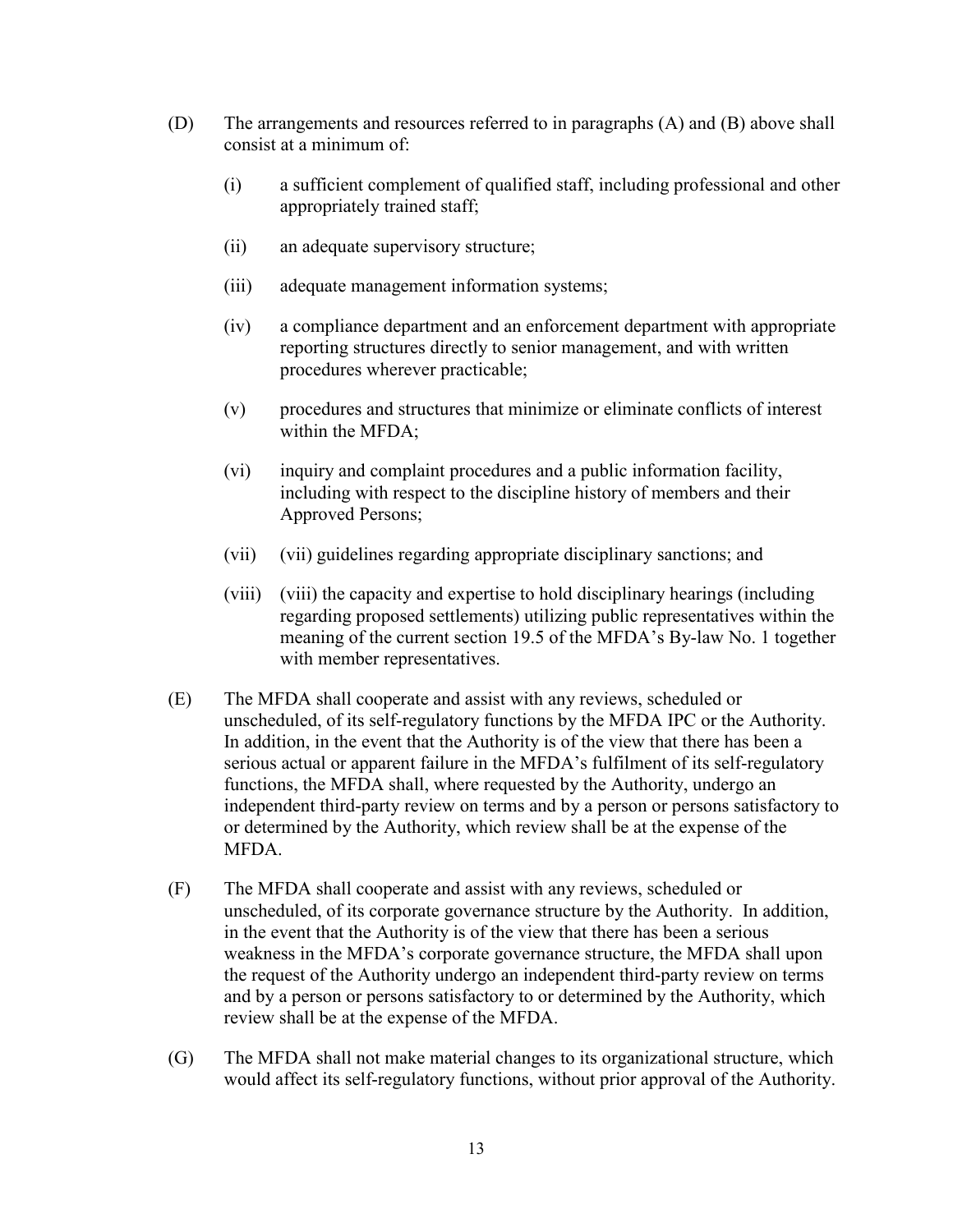(H) The MFDA shall comply with reporting requirements set out in Appendix A, as amended from time to time by the Authority or its staff. The MFDA shall also provide the Authority with other reports, documents and information as the Authority or its staff may request.

# **14. Capacity and Integrity of CE Tracking System**

- (A) The MFDA must ensure that its Continuing Education (CE) Tracking System, has
	- (i) appropriate internal controls to ensure integrity and security of information; and
	- (ii) has reasonable and sufficient capacity, and backup to enable the MFDA to properly carry on its business.
- (B) The MFDA must on a reasonably frequent basis, and at least biennially, cause a report to be prepared in accordance with established audit standards by a qualified party which provides details of a review designed to ensure that the CE Tracking System has an adequate system of internal controls (including, but not limited to, integration into the MFDA business continuity and disaster recovery plans).
- (C) Before finalizing any engagement to prepare the report described in (B), the MFDA must discuss the choice of qualified party and scope of the review with the Authority.

# **15. Information Sharing**

The MFDA shall assist and cooperate with, by sharing information and otherwise, the MFDA IPC, the Authority and its staff, and other Canadian federal, provincial and territorial recognized self-regulatory organizations and regulatory authorities, including without limitation, those responsible for the supervision or regulation of securities firms, financial institutions, insurance matters and competition matters. The Authority and its staff shall have unrestricted access to the books and records, management, staff and systems of the MFDA.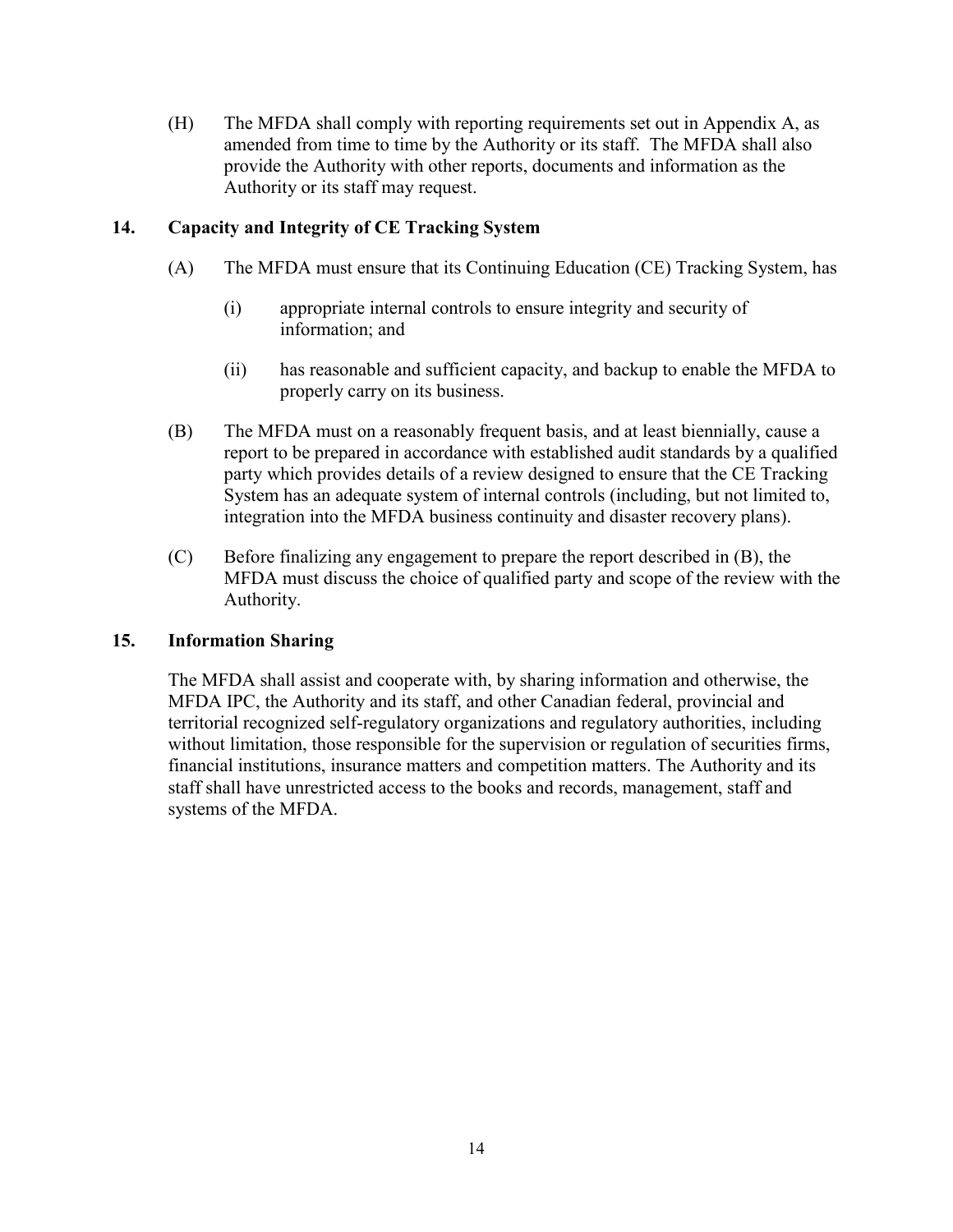# **Appendix A**

# **Reporting Requirements**

### **1. Prior Notification**

The MFDA will provide the Authority with at least twelve months' written notice prior to completing any transaction that would result in the MFDA:

- (a) ceasing to perform its services;
- (b) discontinuing, suspending or winding-up all or a significant portion of its operations; or
- (c) disposing of all or substantially all of its assets.

### **2. Immediate Notification**

The MFDA will immediately notify the Authority of the following events:

- (a) the admission of a new member, including the member's name, and any terms and conditions that are imposed on the member;
- (b) members whose rights and privileges or membership will be suspended or terminated, including:
	- (i) the member's name;
	- (ii) the reasons for the proposed suspension or termination; and
	- (iii) a description of the steps being taken to ensure that the member's clients are being dealt with appropriately;
- (c) receipt of a member's intention to resign;
- (d) receipt of an application for a Board exemption or amendment to a Board exemption that could have a significant impact on:
	- (i) MFDA members and others subject to the MFDA's jurisdiction, or
	- (ii) the capital markets generally including, for greater clarity, certain stakeholders or sectors.

The notice required by this section, other than in (d), may be provided by the MFDA issuing a public notice containing the information, provided that such public notice will be issued immediately after the decision is made for admission, suspension or termination of membership and immediately after receipt of a notice of intention to resign, as the case may be.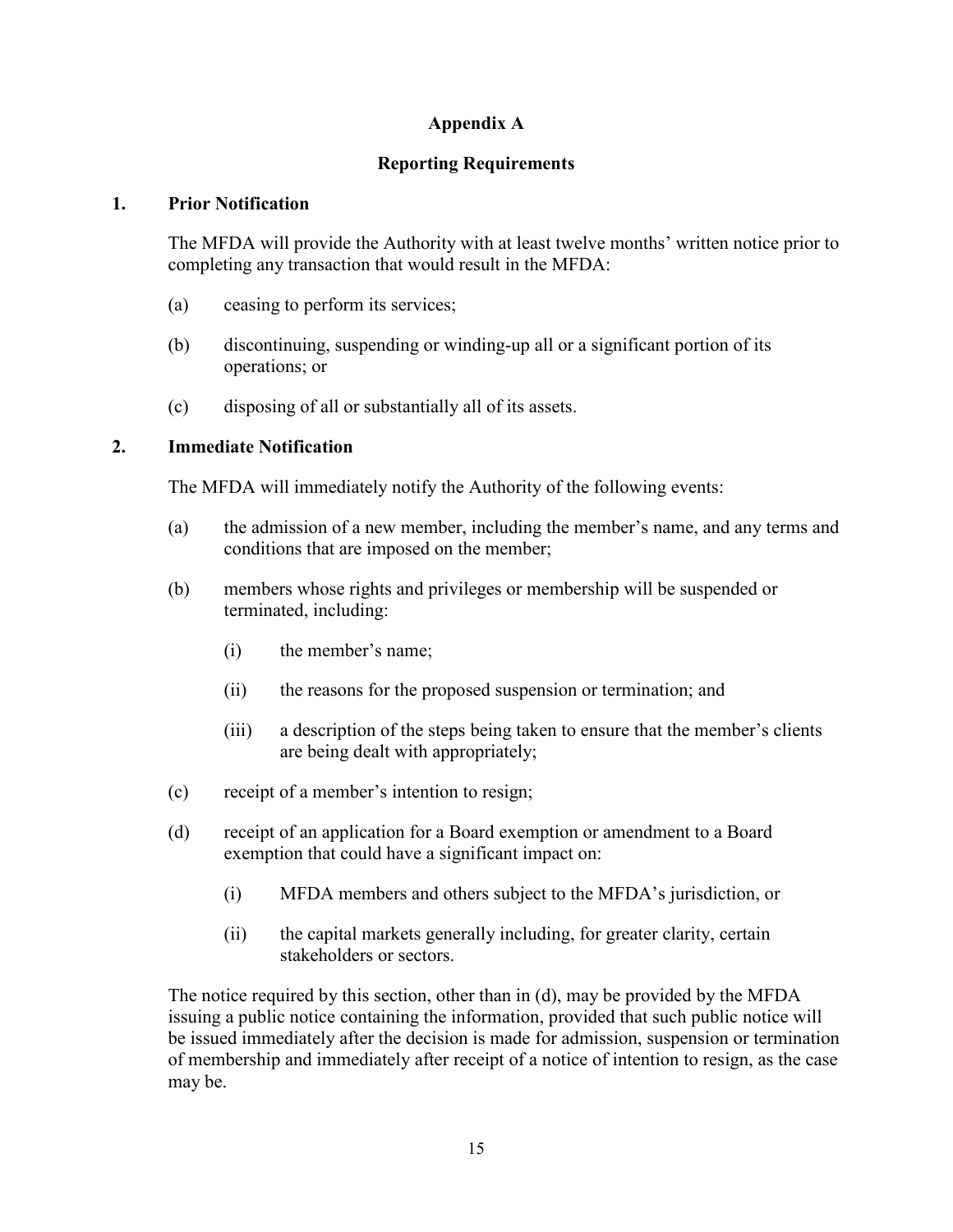### **3. Prompt Notification**

The MFDA will provide the Authority with prompt notice of the following events and situations, and in each case describe the circumstances that gave rise to the reportable event or situation, the MFDA's proposed response to ensure resolution, and, if appropriate, provide timely updates:

- (a) situations that would reasonably be expected to raise concerns about the MFDA's financial viability, including but not limited to, an inability to meet its expected expenses for the next quarter or the next year;
- (b) any determination by the MFDA, or notification from any of the Recognizing Regulators, that the MFDA is not or will not be in compliance with one or more of the terms and conditions of its recognition in any jurisdiction;
- (c) any material violations of securities legislation of which the MFDA becomes aware in the ordinary course operation of its business;
- (d) any breach of security safeguards involving information under the MFDA's control if it is reasonable in the circumstances to believe that the breach creates a real risk of significant harm to investors, issuers, registrants, other market participants, the MFDA, the MFDA IPC, or the capital markets;
- (e) actual or apparent misconduct or non-compliance by members, Approved Persons, or others, where investors, clients, creditors, members, the MFDA IPC or the MFDA may reasonably be expected to suffer serious damage as a consequence thereof, including but not limited to:
	- (i) where fraud appears to be present; or
	- (ii) where serious deficiencies in supervision or internal controls exist;
- (f) situations that would reasonably be expected to raise concerns about a member's continued viability, including but not limited to, capital deficiency, early warning, and any condition which, in the opinion of the MFDA, could give rise to payments being made out of the MFDA IPC, including any condition which, alone or together with other conditions, could, if appropriate corrective action is not taken, reasonably be expected to:
	- (i) inhibit the member from promptly completing securities transactions, promptly segregating clients' securities as required or promptly discharging its responsibilities to clients, other members, or creditors;
	- (ii) result in material financial loss to the member or its clients; or
	- (iii) result in material misstatement of the member's financial statements;
- (g) any action taken by the MFDA with respect to a member in financial difficulty;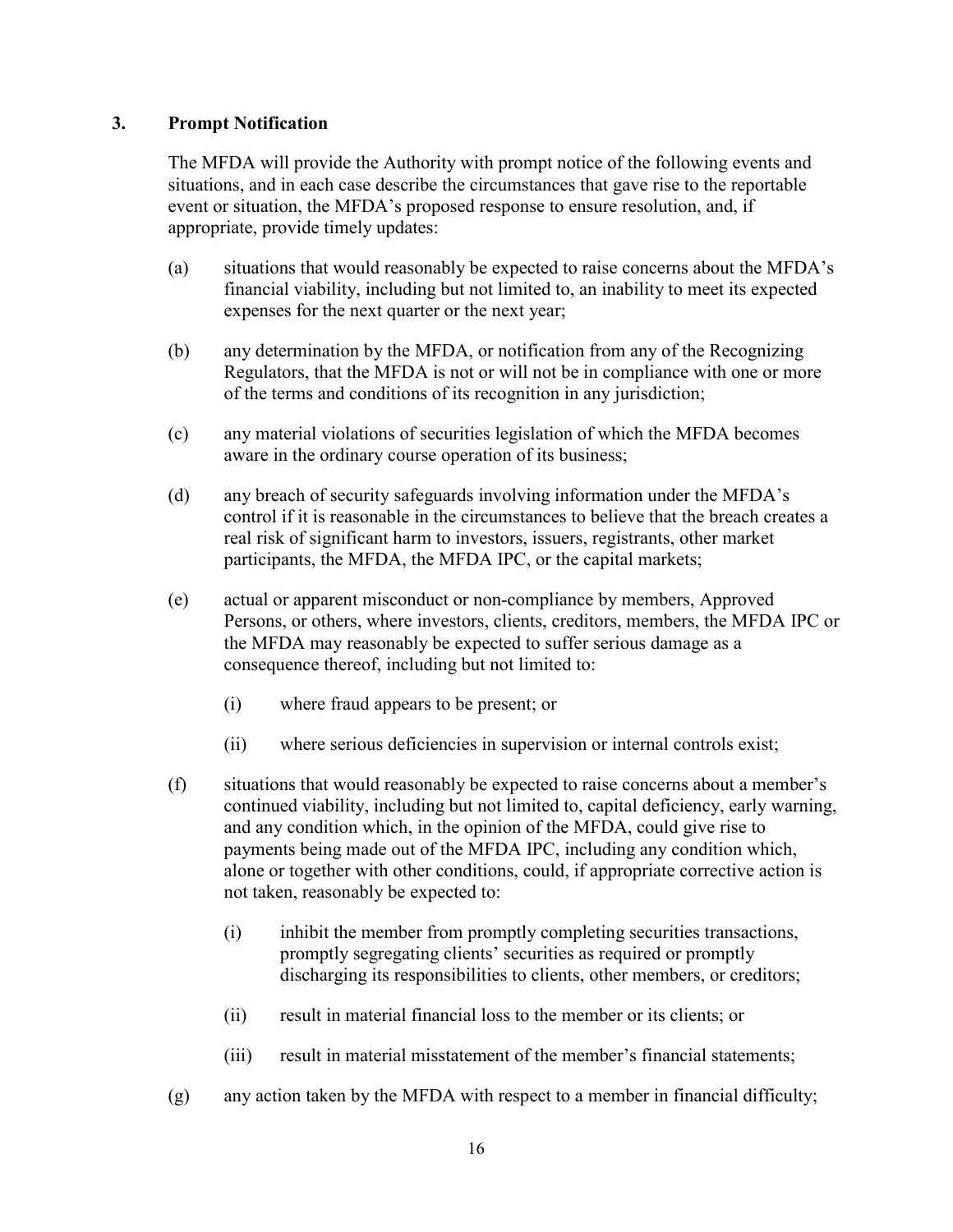- (h) any terms and conditions imposed, varied or removed by the MFDA relating to a member;
- (i) any enforcement agreement and undertaking entered into, varied or rescinded at the MFDA's request relating to a member.

# **4. Quarterly Reporting**

The MFDA will file on a quarterly basis with the Authority a report pertaining to the MFDA's regulatory operations promptly after the report is reviewed or approved by the MFDA's Board, board committees, or senior management, as the case may be, containing at a minimum the following information and documents:

- (a) a summary of ongoing initiatives, policy changes, and emerging or key issues that arose in the previous quarter for each of the MFDA's regulatory operations;
- (b) a summary of all compliance examinations in progress or completed during the previous quarter, and all compliance examinations scheduled to be commenced in the upcoming quarter by the MFDA office and department, including information on repeat or significant deficiencies;
- (c) a summary of all discretionary exemptions granted to individuals and members during the previous quarter;
- (d) summary statistics for the previous quarter regarding all client complaints, and complaints received from other sources including, but not limited to, any other securities regulatory authority;
- (e) summary statistics by MFDA office for the previous quarter regarding the caseload for each of case assessment, investigations, and prosecutions, including the length of time the files have been open;
- (f) a summary of enforcement files that were referred to any of the Recognizing Regulators during the previous quarter; and
- (g) the MFDA's regulatory staff complement, by function, and details of any material changes or reductions in regulatory staffing, by function, during the previous quarter.

### **5. Annual Reporting**

The MFDA will file on an annual basis with the Authority a report pertaining to the MFDA's regulatory operations promptly after the report is reviewed or approved by the MFDA's Board, board committees or senior management, as the case may be, containing at a minimum the following documents:

(a) a self-assessment containing information as specified by Authority staff from time to time and include the following information: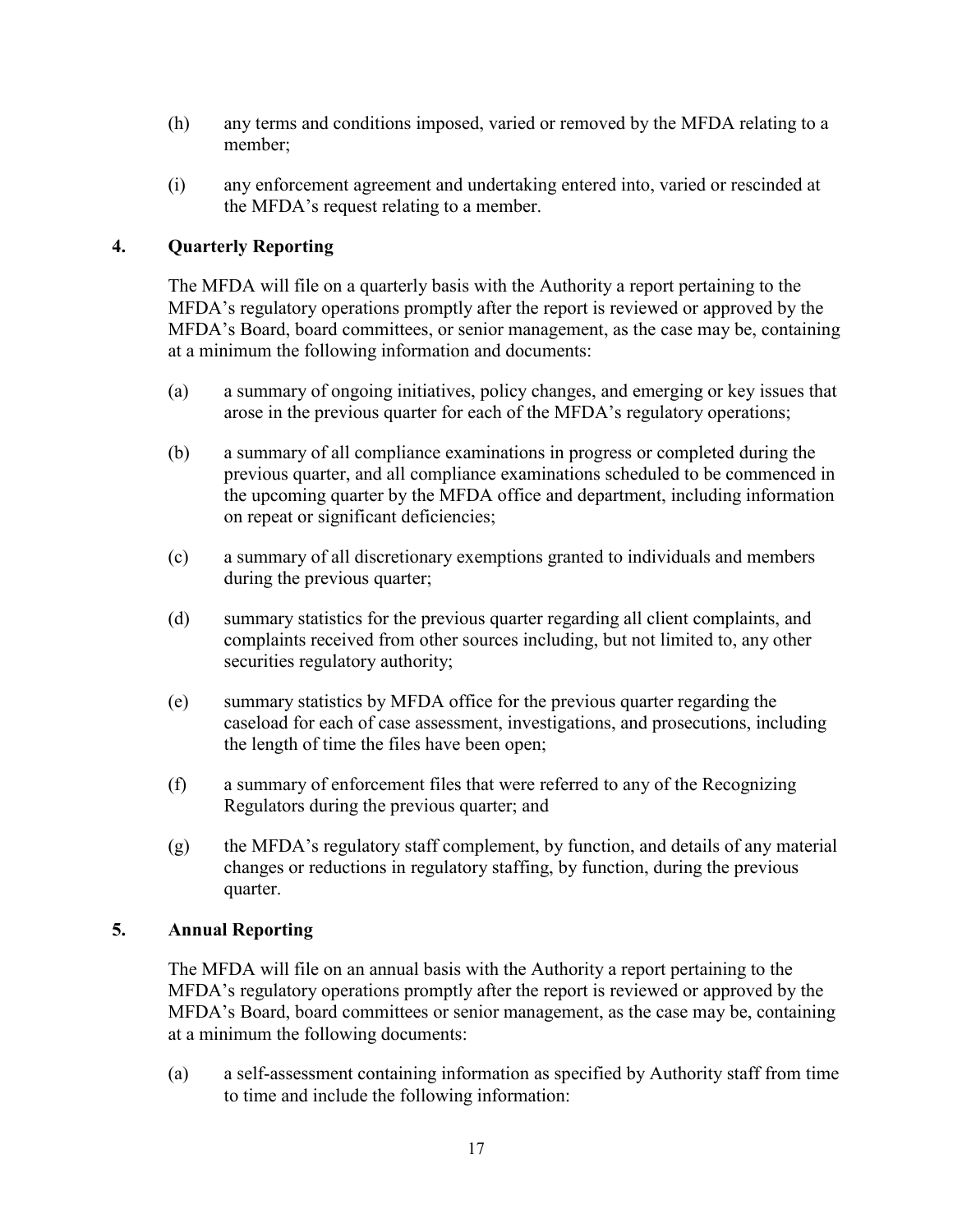- (i) an assessment of how the MFDA is meeting its regulatory mandate, including an assessment against the recognition criteria and the terms and conditions in Schedule A to the Recognition Order;
- (ii) an assessment against its strategic plan;
- (iii) a description of trends seen as a result of compliance reviews, investigations and prosecutions conducted, and complaints received, including the MFDA's plan to deal with any issues;
- (iv) whether the MFDA is meeting its benchmarks, and reasons for any benchmarks not being met;
- (v) a description and update on significant projects undertaken by the MFDA; and
- (vi) a description of issues raised by any of the Recognizing Regulators, external auditors or internal audit, which are being tracked by the MFDA's senior management, together with a summary of the progress made on their resolution; and
- (b) certification by the MFDA's Chief Executive Officer and General Counsel that the MFDA is in compliance with the terms and conditions applicable to it in Schedule A to this Recognition Order.

# **6. Financial Reporting**

- (a) The MFDA will file with the Authority unaudited quarterly financial statements with notes within 60 days after the end of each financial quarter.
- (b) The MFDA will file with the Authority audited annual financial statements accompanied by the report of an independent auditor within 90 days after the end of each fiscal year.

# **7. Other Reporting**

- (a) The MFDA will provide the Authority on a timely basis with the following information and documents upon publication or completion of review and approval by the MFDA's Board, board committees, or senior management, as the case may be:
	- (i) the results of any corporate governance review referred to in term and condition 13(G) of Schedule A to this Recognition Order;
	- (ii) material changes to the code of business ethics and conduct and the written policy about managing potential conflicts of interests of members of the MFDA's Board;